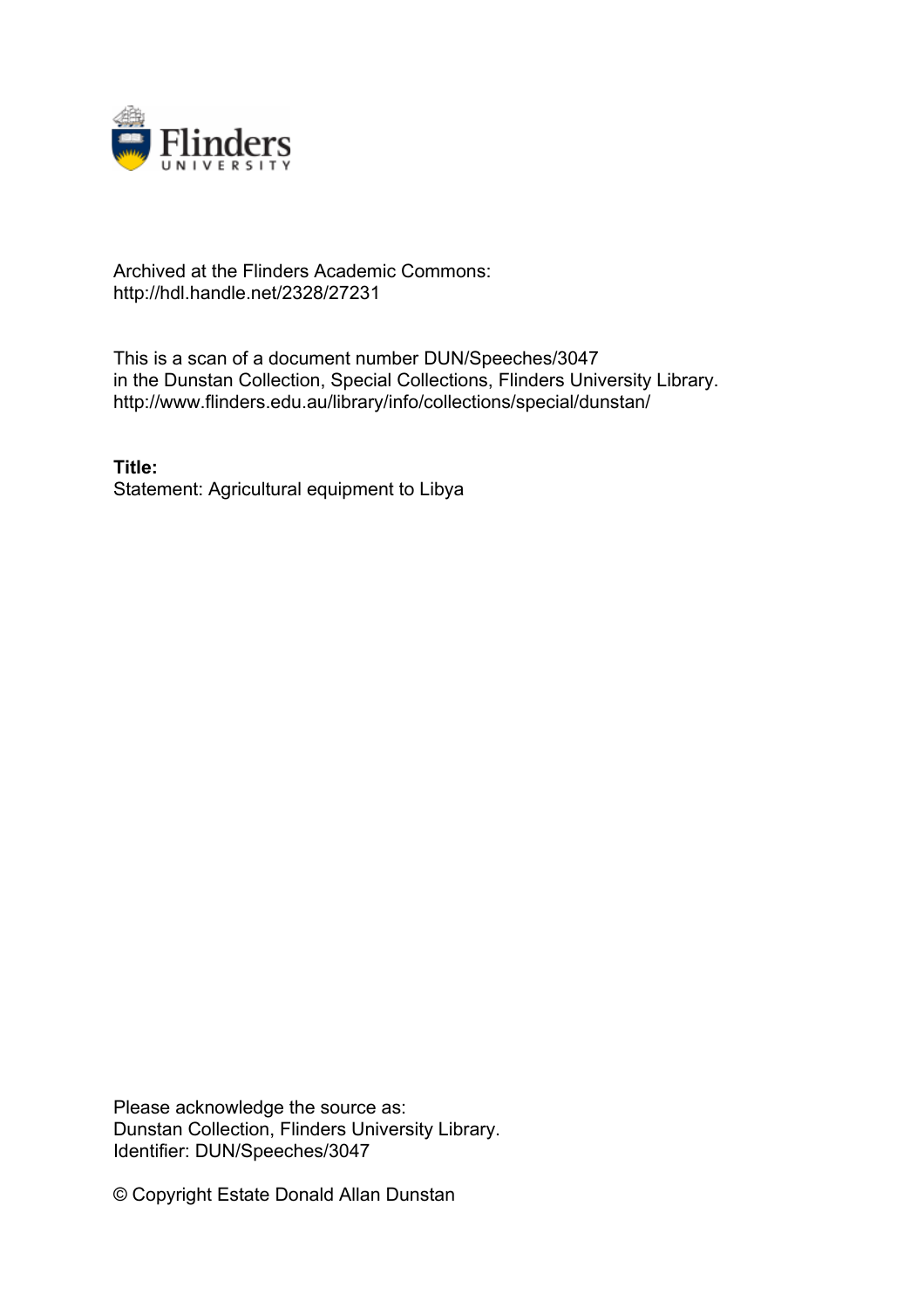$3047 - 7$ 



**STATEMENT** 

from the Premier

**Date...^.D.?.....l.itJ.f? . State Administration Centre,** 

**Victoria Square, Adelaide,** 

## **Embargo South Australia 5001**  AGRICULTURAL EQUIPMENT TO LIBYA

A consignment of South Australian stock and agricultural equipment worth -more than \$110,000 has left Adelaide this morning for Libya, the Premier, Mr. Dunstan, announced today.

 $\bullet$  : sheep, 32 Poll Shorthorn cattle and veterinary products, steel sheep yards, cattle weighing equipment and troughing, left Adelaide Airport this morning on a specially fitted stretched DC8 jet.

"This is a very significant sale because it clearly illustrates the advantages for South Australia of our activity in Libya", the Premier said.

"Our machinery and equipment firms will benefit greatly from'sales such as this which has been spurred on by the success of the South Australian Government's 1,000 hectare demonstration farm at El Marj.

"As well, farmers will have a much greater market for livestock. The range of animals in this sale is a very encouraging pointer to future xports to the Middle East."

Mr. Dunstan said the South Australian Government involvement in Libya had been a pioneering venture which may now be expanded to Algeria.

"The South Australian Government believes we must find new, diverse and secure markets for all our industries. By exporting our dry-land farming package to the Middle East we are establishing those markets for companies involved in rural industry..

"I am very confident that many more and larger sales of South Australian goods will follow this latest shipment".

The 673 sheep comprise 638 Corriedale ewes, 20 Suffolk rams and Corriedale rams which came from the Suthern Hills'region. The 30 Poll Shorthorn heifers and the 2 bulls came from three different breeders ranging from the West Coast to Tintinara.

Mr. Dunstan said the sale had been arranged through Elders-Goldsborough Mort, The Trade and Development Division of the Premier's Department, and the South Australian Department of Agriculture had assisted throughout. Dunstan Collection, Special Collections, Flinders University Library.